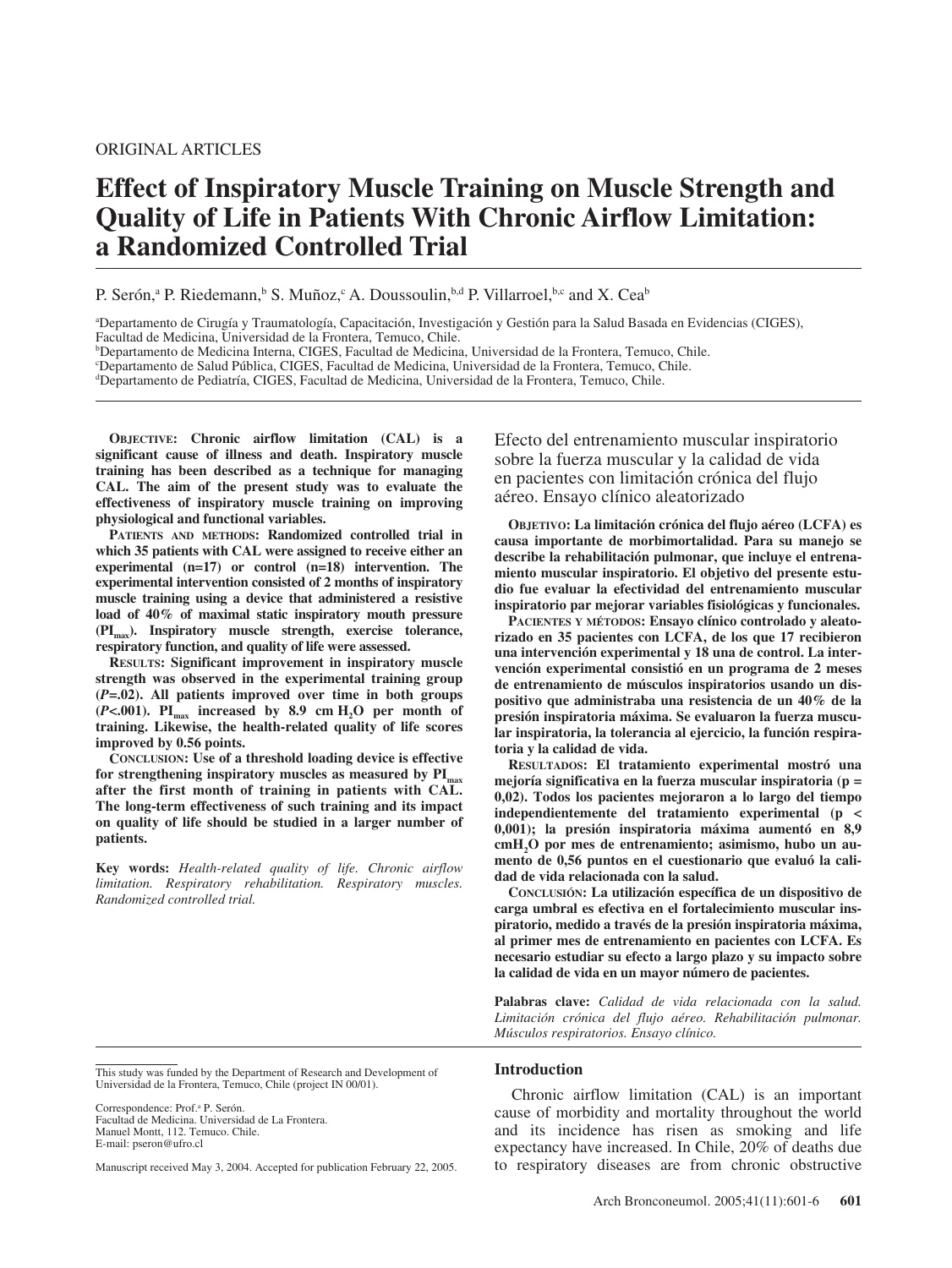pulmonary disease (COPD), the main cause of CAL; COPD causes an average of 1600 deaths every year in the country. $1$ 

CAL causes physical changes and apart from experiencing mechanical inconveniences, many patients are unable to enjoy life fully because of breathing difficulties and the inactivity imposed on them by symptoms.2 As a result, a primary objective in the management of these patients is to improve healthrelated quality of life (HRQL).3,4

Respiratory rehabilitation plays a fundamental role in the management of patients with CAL, contributing to social reinsertion and improved quality of life. Respiratory rehabilitation programs have various components, and it is difficult to distinguish the relative importance of each of them in the light of available evidence.<sup>5-8</sup> Among the components are general health care, respiratory health care (bronchial drainage, assisted coughing, etc), exercise in general, functional training, education, psychosocial training,<sup>4</sup> optional ventilatory assistance, noninvasive ventilation, and home health care.2

The potential role of respiratory muscle weakness and possible fatigue as a cause of CAL and respiratory failure in patients with chronic airway disease has led to the introduction of muscle training in rehabilitation programs. Several studies on inspiratory muscle training have demonstrated small differences in physiological parameters and symptoms.<sup>9-16</sup> The results have been contradictory and have depended on the mode of resistance applied and intensity of exercise. Nevertheless, it has been asserted that training with a substantial inspiratory resistive load and a controlled breathing pattern can lead to evident improvements in strength, exercise tolerance, and dyspnea, with a resulting reduction in discomfort during activities of daily living, increased functional capacity, and improved quality of life.<sup>12,14,15</sup>

In this context, the present study aimed to determine the effect of inspiratory muscle training with a controlled flow rate on *a)* inspiratory muscle strength, *b)* exercise tolerance, *c)* respiratory function, and *d)* HRQL in patients with CAL.

# **Patients and Methods**

# *Design*

In this controlled clinical trial patients were assigned to an experimental or control group by randomization from blocks of varying sizes. An independent person who did not otherwise participate in the study took charge of the randomization process. The patients were studied for a period of 2 months. Patients, supervisors, and persons charged with taking measurements were blinded to group assignment.

# *Subjects*

A consecutive sample of patients was established for distribution. The sample included men and women, patients over the age of 20 years with CAL being monitored and treated at the Department of Pulmonary Medicine and

Tuberculosis of the Diagnosis and Treatment Center of the city clinics of Temuco, Chile. The patients all had a forced expiratory volume in the first second (FEV<sub>1</sub>) less than 80% of the predicted value; they had all been informed of the nature of the study and had given their signed consent. Patients were excluded if they were clinically unstable as indicated by the need for emergency care or hospitalization in the month before enrollment in the study. Patients were also excluded if they were unable to perform the experimental maneuver or any maneuver necessary for the outcome measures, whether because of inability to understand the instructions or because of osteomuscular problems. Also excluded were patients with incapacitating heart disease (recent acute myocardial infarction, functional class IV heart failure, unstable angina). The research protocol was approved by the ethics committee of the Regional Hospital of Temuco.

# *Outcome Measures*

Inspiratory muscle strength was assessed by maximal inspiratory pressure  $(PI_{max})$ . This measurement, which is widely used for the purpose, has the advantage of being the simplest, oldest, and most useful way to measure respiratory muscle strength,<sup>17</sup> and it is also noninvasive. Additionally, reference values are available for adults and children.18 To determine  $PI_{max}$ , the patient was asked to take a normal breath and insert the mouthpiece at the moment he or she finished exhaling the tidal volume; then the patient made a maximal inspiratory effort lasting at least 2 seconds, against the closed valve. The highest value of  $PI_{\text{max}}$  in 3 reproducible maneuvers was recorded.<sup>17,18</sup>

Exercise tolerance was evaluated during a 6-minute walk test carried out according to the protocol of Sciurva and Slivka.19 This measure, considered simple and useful as an index of general physical capacity, measures the distance the patient can walk in 6 minutes. The analysis was performed in a well-ventilated hallway 25 meters long that had been previously marked at 1-meter intervals. The supervisor gave the same instructions to each patient before and during the test. A training walk was carried out 30 minutes before the real test.

Respiratory function was determined by spirometry with a VM PLUS portable spirometer (Clement Clarke, Harlow, UK). The theoretical reference values were calculated for each patient according to the method of Gutiérrez et al.<sup>20</sup>

HRQL was assessed with the Chronic Respiratory Questionnaire (CRQ), one of several instruments available to measure that parameter in patients with chronic respiratory diseases; developed in English and later translated to Spanish at the department of respiratory medicine of Hospital de la Santa Creu i de Sant Pau in Barcelona, Spain,<sup>21</sup> the CRQ has been validated for use with Chilean patients and its psychometric properties and usefulness have been reported in various studies.<sup>21-27</sup> The CRQ consists of 20 questions, distributed into 4 domains or dimensions: dyspnea, fatigue, emotional function, and mastery of disease. Each question is answered on a Likert-type scale of 7 points, where 1 indicates the most severe degree of dysfunction and 7 the best function. Five scores—total and domain-specific scores on a comparative scale from 1 to 7—can be obtained from each completed questionnaire.

All measurements, by trained personnel who were blinded as to treatment group, were recorded at the start of training (baseline) and twice more (at the end of the first month and after 2 months).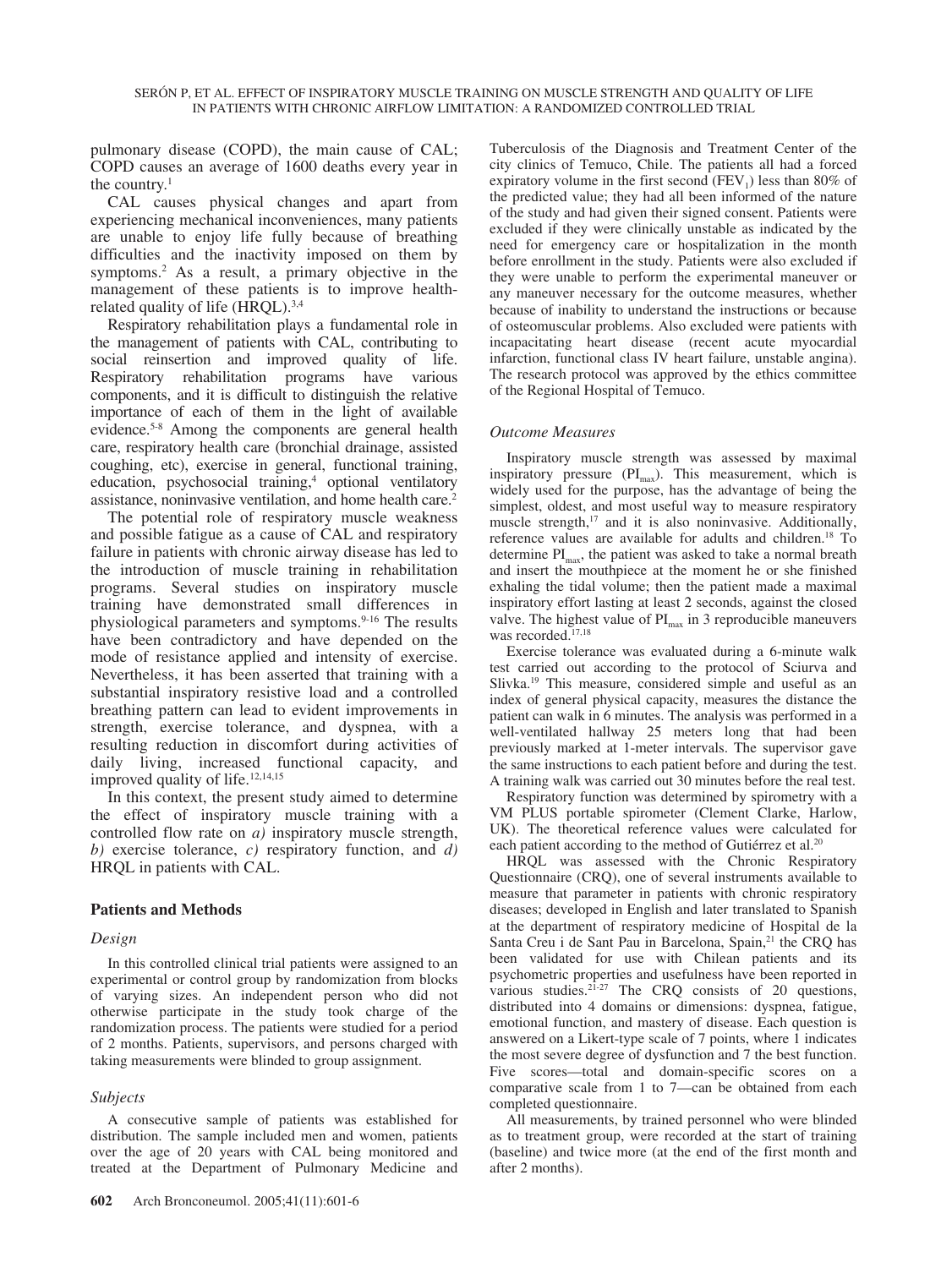#### *Interventions*

Patients in both the treatment group and the control group took part in an exercise program that targeted the inspiratory muscles, supervised by a physical therapist. An adaptation period of 1 week included a phase of proprioceptive reeducation, instruction on how to perform the exercises, and information on adherence. After this period, all patients were instructed to perform the exercises daily and to come to the clinic twice a week for 2 months.

Strength training was carried out with the Threshold Inspiratory Muscle Trainer (Respironics HealthScan, Inc, Cedar Grove, New York, USA), a device that incorporates a 1-way flow valve that could be set to provide a load ranging from  $7$  to  $41$  cm  $H<sub>2</sub>O$ . The setting for the treatment group was individualized, such that a patient worked with a load that was 40% of inspiratory muscle strength measured by  $PI_{\text{max}}$  at baseline. The load was reset after 4 weeks of training in accordance with the new level of inspiratory muscle strength at that time. The control group worked with the minimal loading offered by the exercise device  $(7 \text{ cm } H<sub>2</sub>O)$ . Inspiratory maneuvers were performed in a series of 5 repetitions with 1-minute periods between them. At the beginning of the program, patients had to complete 10 minutes of training; the duration was gradually increased until exercise sessions lasted 30 minutes a day in the last 3 weeks.

#### *Sample Size*

Calculation of sample size was based on finding a clinically significant difference of 1 point on the CRQ as a reflection of HRQL. Assuming a SD of 1, a statistical power of 80%, and a significance level of 5%, it was estimated that 17 patients needed to be assigned to each treatment group.

#### *Statistical Analysis*

Data was entered into the EpiInfo program and checked before being analyzed with the Stata statistical package, version 7.0. The hypothesis to be tested was that inspiratory muscle training has an effect on the strength of those muscles, on respiratory function, or on HRQL.

Differences between groups at baseline and following treatment, and the differences in variables over time in both groups were analyzed by multiple linear regression. The treatments were assessed according to the following outcome measures:  $PI_{\text{max}}$ , distance covered (in meters) on the 6-minute walk test,  $FEV<sub>1</sub>$  expressed as a percentage of the theoretical value (FEV<sub>1</sub>,  $\%$  of predicted), CRQ total score and domain scores (dyspnea, fatigue, emotional function, and mastery of disease). The variable used for between-group comparison was treatment (group 1: resistive loading of 40% of  $\text{PI}_{\text{max}}$ ; group 0: minimum loading). Longitudinal change was analyzed by comparing measurements at 3 times (0, baseline; 1, after 1 month; 2, after 2 months). Covariables were age, weight, height, and sex, as well as the previous measurement obtained for each study variable and adherence expressed as a percentage. Fisher's F test was used to assess effect in each model. Relative bias was calculated to determine the influence of confounding factors.<sup>28</sup>

#### **Results**

Figure 1 is a flow diagram showing the movement of patients through the study phases. The reason for loss of



**Figure 1. Diagram showing the flow of patients through the phases of the study.**

patients in the second month was their self-declared inability to attend training sessions.

Table 1 gives the baseline characteristics of patients by group. A between-group difference was detected for height, but there were no significant differences in age, weight, sex, CRQ domain scores, total CRQ score,  $PI_{\text{max}}$ , 6-minute walk test, or  $FEV_1$  (% of predicted). Even though no statistically significant differences were detected between groups for most measurements or demographic variables, it was considered necessary to include those variables in regression models to assess their possible effect as confounders.

TABLE 1 **Baseline Characteristics in the Treatment Group (40% Resistive Load) and the Control Group (Minimum Resistance)\***

|                                                                                                                                                                    | <b>Treatment</b><br>$Group (n=17)$                                                                  | Control<br>$Group (n=18)$                                                                            | P                                                    |
|--------------------------------------------------------------------------------------------------------------------------------------------------------------------|-----------------------------------------------------------------------------------------------------|------------------------------------------------------------------------------------------------------|------------------------------------------------------|
| Age, years<br>Weight, kg<br>Height, cm<br>Sex: women                                                                                                               | 55.1 (12.8)<br>72.7 (14.9)<br>148.6(10.4)<br>53%                                                    | 59.2 (14.9)<br>66.7(12.6)<br>154.0(6.7)<br>46%                                                       | .19<br>.10<br>.03<br>$\mathcal{L}$                   |
| CRO score<br>Dyspnea<br>Fatigue<br><b>Emotional function</b><br>Mastery of disease<br>Total<br>$PI_{max}$ , cm $H_2O$<br>6-minute walk test, m<br>$FEV_1$ , % pred | 3.3(1.2)<br>3.6(1.4)<br>4.0(1.6)<br>4.1(1.5)<br>3.8(1.2)<br>56.5 (19.5)<br>448(65.1)<br>55.4 (19.2) | 2.9(0.8)<br>4.1(1.2)<br>4.2(1.3)<br>4.3(1.6)<br>3.9(1.1)<br>53.2 (18.2)<br>451 (94.1)<br>50.7 (19.6) | .23<br>.31<br>.76<br>.63<br>.70<br>.60<br>.90<br>.47 |

\*Results are expressed as means (SD) or a percentage (sex).

CRQ indicates Chronic Respiratory Questionnaire;  $PI_{max}$ , maximal inspiratory pressure;  $FEV_{1}$ , % pred, forced expiratory volume in the first second expressed as a percentage of the theoretical reference value.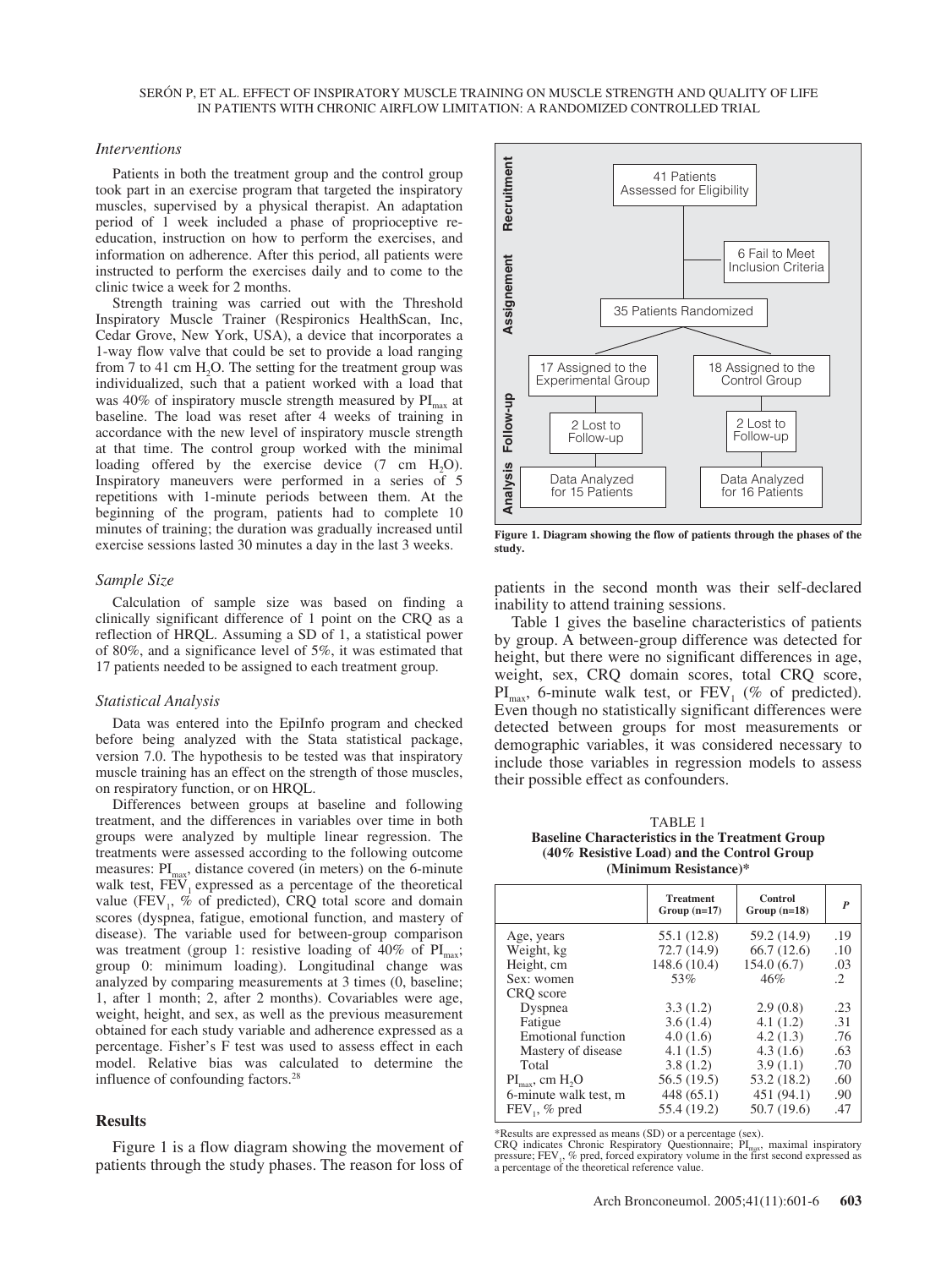

**Figure 2. Changes in outcome measures for the treatment group (40% resistive loading on inspiration) and control group (minimal resistance). CRQ indicates** Questionnaire; PI<sub>max</sub>, maximal inspiratory pressure.

At the end of the first month of training, an improvement was detected in inspiratory muscle strength between treatment groups.  $PI_{max}$  was 11.5 cm  $H_2O$  higher in the treatment group (*P*=.02, adjusted for age, weight, height, sex, baseline PI<sub>max</sub>, and adherence). No significant differences were found for other variables.

Nor significant between-group differences were found after 2 months of training for any of the outcome measures.

Change over time was also assessed. Statistically significant differences were observed for every CRQ domain, for the total CRQ score, and for  $PI<sub>max</sub>$ (*P*<.0001, adjusted for age, weight, height, sex, baseline value, and adherence). CRQ scores improved over the 2 months of treatment in both groups. The score for dyspnea increased by 0.82 points, fatigue by 0.43 points, emotional function by 0.5, mastery by 0.5, and the total by 0.56.  $PI_{max}$  increased 8.9 cm  $H_2O$  per month of training over the 2-month study period. No differences were found for  $FEV<sub>1</sub>$  (% of predicted) or for distance covered on the 6-minute walk test. Figure 2 shows how total CRQ score and  $PI_{max}$  changed for both study groups. Table 2 shows the evolution of all variables during the study for both groups.

## **Discussion**

A threshold inspiratory muscle resistive loading device was used in this study to provide the same level of resistance for each inhalation during training. The

TABLE 2

**Changes in Outcome Measures After the First and Second Months of Training in the Treatment Group (40% Resistive Load) and Control Group (Minimal Resistance)\***

|                                                      | <b>Treatment Group</b> |             | <b>Control Group</b> |              |
|------------------------------------------------------|------------------------|-------------|----------------------|--------------|
|                                                      | Month 1                | Month 2     | Month 1              | Month 2      |
| CRQ score                                            |                        |             |                      |              |
| Dyspnea                                              | 4.6(1.1)               | 5.1(1.3)    | 3.9(1)               | 4.5(1.2)     |
| Fatigue                                              | 4.3(1.5)               | 4.6(1.6)    | 4.6(1)               | 4.9(0.9)     |
| Emotional function                                   | 5(1.4)                 | 5.3(1.2)    | 4.5(1.3)             | 4.9(1.2)     |
| Mastery of disease                                   | 4.9(1.5)               | 5.4(1.4)    | 5.1(1.4)             | 5.1(1.2)     |
| Total                                                | 4.7(1.2)               | 5.1(1.2)    | 4.6(1)               | 4.9(1)       |
| $\text{PI}_{\text{max}}$ , cm $\text{H}_{2}\text{O}$ | 72.4 (19.8)            | 77.7(20.5)  | 64.1(16.1)           | 67.6(15.1)   |
| 6-minute walk test, m                                | 458 (47.4)             | 452.6(52.3) | 457.2(67.6)          | 458.5 (75.4) |
| $FEV_1$ , % pred                                     | 60.9(28.5)             | 60.6(24)    | 53.5(20.6)           | 54.6 (21.9)  |
| Percentage adherence                                 | 84 (14.2)              | 85 (13.8)   | 89 (13.3)            | 87.7(12.1)   |

\*Results are expressed as means (SD).

CRQ indicates Chronic Respiratory Questionnaire; PI<sub>max</sub>, maximal inspiratory pressure; FEV<sub>1</sub>, % pred, forced expiratory volume in the first second expressed as a percentage of the theoretical reference value.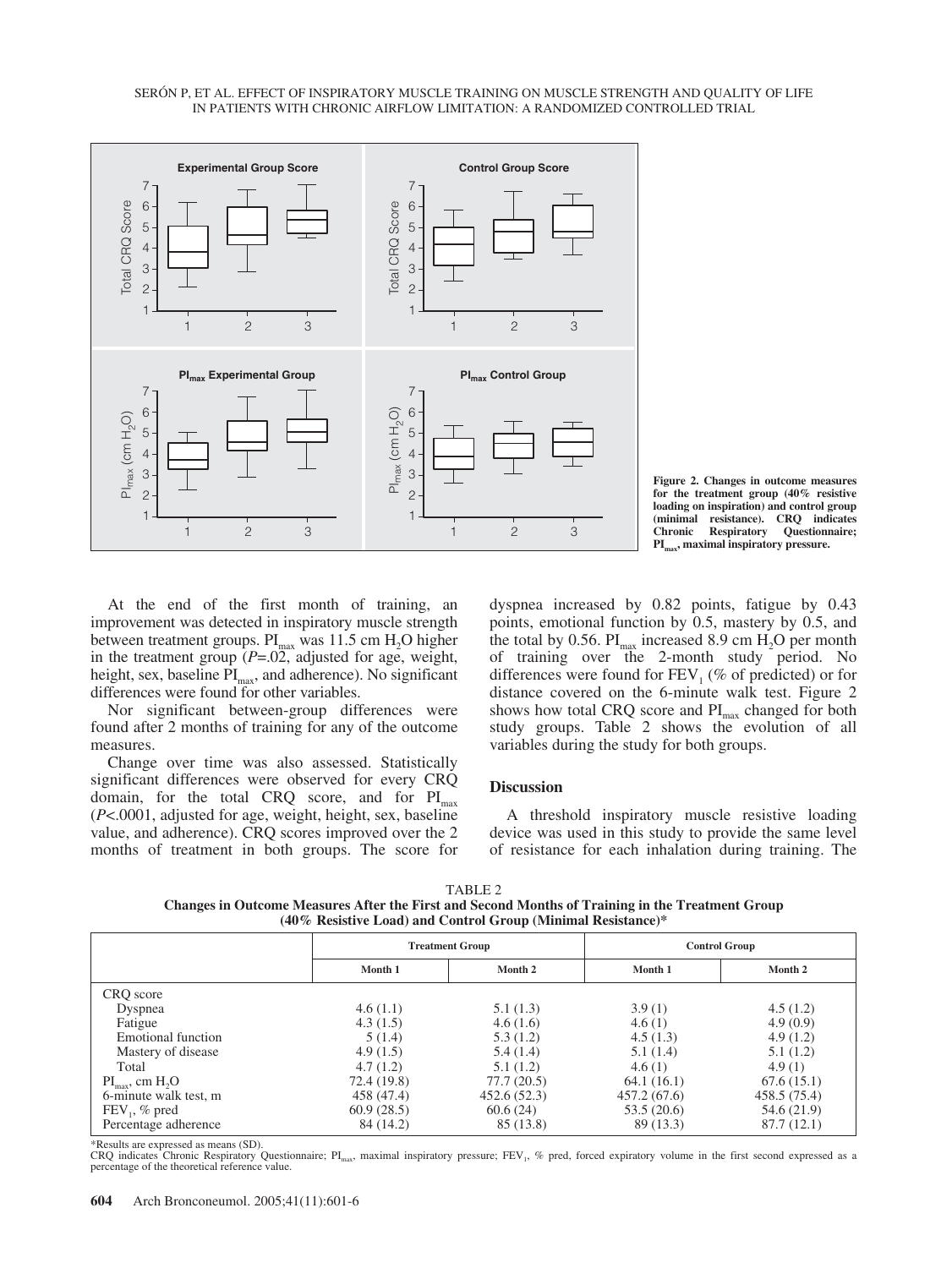device was developed after it was demonstrated that strength training with uncontrolled flow rates was ineffective.29 Resistance to inhalation comes from a constant pressure loading that takes inspiratory flow into account. A valve allows the load to be set to the desired level.9

Patients in the treatment group, who trained with a load that was  $40\%$  of PI<sub>max</sub>, experienced a significant improvement in inspiratory muscle strength after 1 month. This finding is consistent with reports from other studies, such as that of Larson et al,  $10$  who was the first to show a statistically significant increase in inspiratory muscle strength, respiratory muscle resistance, and tolerance to exercise in patients with moderate-to-severe COPD. Similarly, Belman and Shadmehr<sup>11</sup> demonstrated significant improvement in inspiratory muscle strength in a group of COPD patients in whom high resistance training was compared to low resistance training applied 15 minutes every day over a period of 6 weeks. It is important to emphasize that when analyzing the results of the present study, we adjusted for the previous measurement of the outcome measure and for adherence, an aspect mentioned in previous studies as being important, although others have not made such adjustments. Furthermore, random assignment to groups and the fact that trainers and assessors were blinded to patient assignment, served to minimize bias in favor of the treatment group. These characteristics of the study strengthen the conclusion that the exercise treatment applied increases muscle strength. That finding is of clinical importance as it will mean that the respiratory system is better prepared mechanically to withstand a crisis if muscle fatigue reappears.10

Results after 2 months of training demonstrated no difference between groups. Similar findings were reported by Harver et al, $12$  who observed a statistically significant difference in inspiratory muscle strength between baseline and interim follow-up measurements in the treatment group but no difference between groups at the end of the study. Lisboa et  $al<sup>15</sup>$  similarly found a significant difference in  $PI_{max}$  that appeared after 2 weeks in a group that trained with a resistive load of 30%, whereas the significant increase in  $PI_{\text{max}}$  appeared after the fifth week in the group training with a load of 10%. Dikhuijzen et al,<sup>14</sup> on the other hand, found significant differences after 10 weeks of respiratory rehabilitation between an experimental group that received inspiratory muscle training and a control group that received only conventional respiratory rehabilitation. It is relevant that the control group in our study underwent training with a minimal resistive load of 7 cm H<sub>2</sub>O provided by the device. This was done in order to improve blinding. That minimal resistive load was between 21% and 25% of  $PI_{max}$  for a quarter of the patients who were randomized to the control group. That would explain the control group's improvement, which came somewhat more slowly but was significant over time (Figure 2).

An additional point to consider is that our study, like others, evaluated muscle force by way of  $PI<sub>max</sub>$ , yet it seems necessary to use direct measures of diaphragmatic contractility, such as magnetic stimulation of the phrenic nerve<sup>30</sup> or to use outcome measures based on clinical or functional aspects, as we have done in the present study by assessing HRQL. In this sense, we believe that the lack of a statistically significant difference in HRQL between groups is attributable to a real statistical power of 65% rather than the higher power of 80% assumed at the time of calculating the sample size. This would be the case because both the variation observed and the SD (1.2 vs the assumed value of 1) were greater than expected. The same pattern was seen with functional and physiological variables. Even so, other studies have reported findings similar to ours. No significant differences in subjective measurements such as respiratory symptoms or HRQL were seen in the studies by Dekhuijzen et al<sup>14</sup> or Berman et al,<sup>31</sup> for example.

In the comparison of measurements over time, it is important to emphasize that there were significant improvements in all the quality of life domains, from a clinical standpoint as well as a statistical one. We were able to detect that over time the minimal clinically significant difference described for the CRQ was 0.5 points,32,33 the level that would allow respiratory rehabilitation interventions to be said to produce improvement in subjective health measures such as HRQL. In this case, the outcome can not be attributed directly to inspiratory muscle training, although it can be hypothesized that it is due to the overall set of measures studied (such as education of patients about their respiratory problem, correct use of inhalers, and postures that favor respiratory mechanics) and the respiratory exercises aside from the inspiratory muscle training intervention (such as diaphragmatic breathing and sustained maximal inhalation) which were used in every maneuver.<sup>34</sup>

The results of this study lead to the conclusion that patients with CAL can use a device specifically designed to provide a threshold inspiratory resistive load to effectively strengthen inspiratory muscles as reflected by  $PI_{max}$  after 1 month of training. The longterm effect and impact on HRQL should be studied in a larger number of patients.

# **REFERENCES**

- 1. González P. Consenso Nacional en Enfermedad Pulmonar Obstructiva Crónica (EPOC). Rev Ch Enf Respir. 1998;14:77-82.
- 2. Celli B, Snider G, Heffner J, Tiep B, Ziment I, Make B, et al. ATS statement. Standards for the diagnosis and care of patients with chronic obstructive pulmonary disease. Am J Respir Crit Care Med. 1995;152 Supl 1:78-121.
- 3. Saroea H. Chronic obstructive pulmonary disease. Major objectives of management. Postgrad Med. 1993;94:113-22.
- 4. Barr R. Pulmonary rehabilitation. In: Hillegass H, Sadowsky S, editors. Essentials of cardiopulmonary physical therapy. Philadelphia: WB Saunders Company; 1994, p. 677-701.